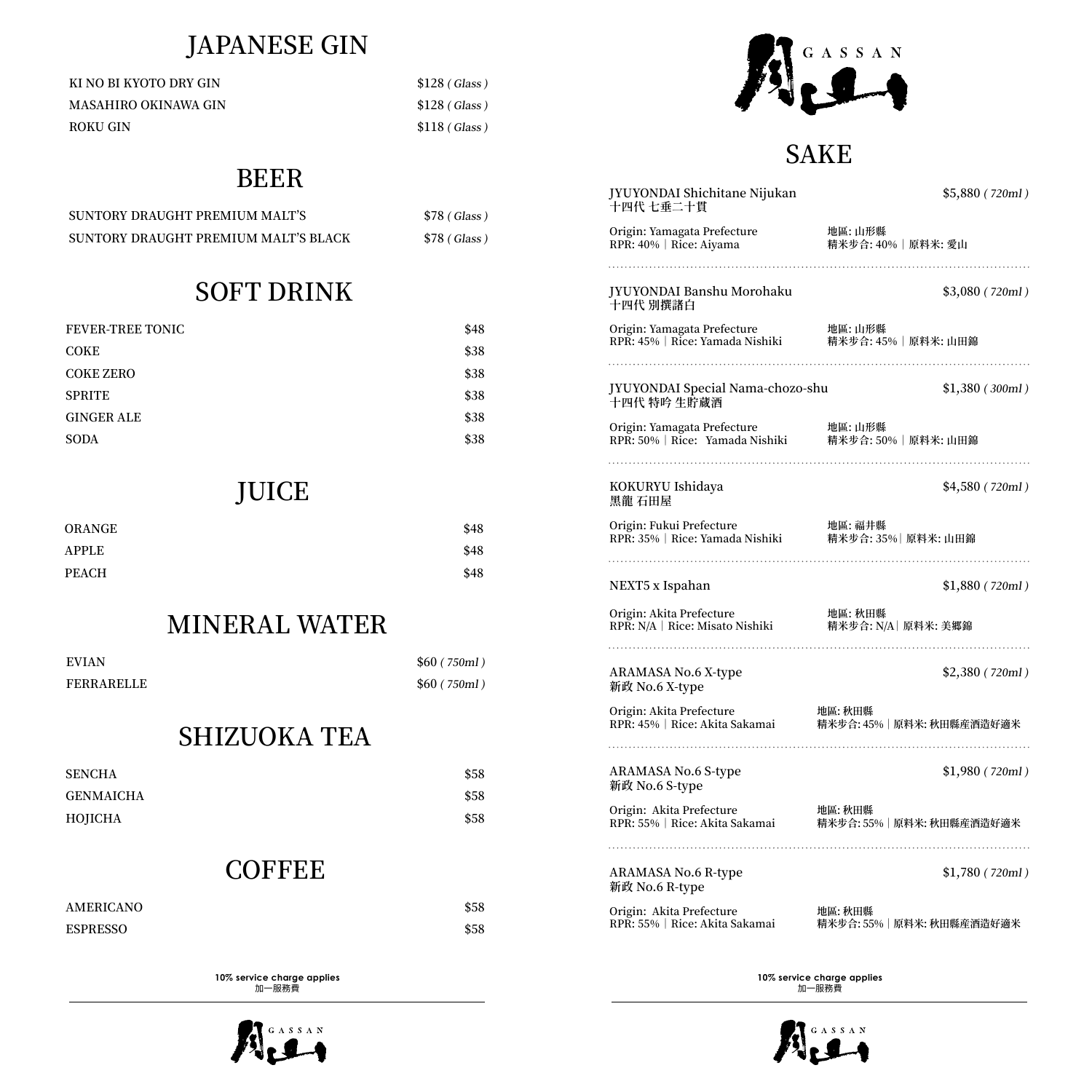## SAKE

| <b>ARAMASA PRIVATE LABEL <hinotori></hinotori></b><br>新政 陽乃鳥 貴釀酒                                    | \$1,680 (720ml)                           |
|-----------------------------------------------------------------------------------------------------|-------------------------------------------|
| Origin: Akita Prefecture         地區: 秋田縣<br>RPR: 55%   Rice: Miyama Nishiki    精米步合: 55%   原料米: 美山錦 |                                           |
| ARAMASA COLORS <ecru-><br/>新政Colors 生成</ecru->                                                      | \$1,480 (720ml)                           |
|                                                                                                     |                                           |
| <b>ARAMASA COLORS <cosmos></cosmos></b><br>新政Colors秋櫻                                               | \$1,580 (720ml)                           |
| Origin: Akita Prefecture         地區: 秋田縣<br>RPR: 55%   Rice: Kairyoshinko     精米步合: 55%   原料米: 改良信交 |                                           |
| ARAMASA COLORS <viridian><br/>新政Colors天鷲絨</viridian>                                                | \$1,580 (720ml)                           |
|                                                                                                     |                                           |
|                                                                                                     |                                           |
| ARAMASA COLORS <lapis lazuli=""><br/>新政Colors瑠璃</lapis>                                             | \$1,480 (720ml)                           |
|                                                                                                     | 地區: 秋田縣                                   |
| GINREI GASSAN<br>銀嶺月山                                                                               | \$1,380 (720ml)                           |
| Origin: Yamagata Prefecture      地區: 山形縣<br>RPR: 45%   Rice: Yamada Nishiki    精米步合: 45%   原料米: 山田錦 |                                           |
| KUDOKI JOZU Jr. OGAWA YEAST<br>くどき上手Jr.小川酵母                                                         | \$1,080(720ml)                            |
| Origin: Yamagata Prefecture<br>RPR: 30%   Rice: Kairyoshinko                                        | 地區: 山形縣<br>地罒. wル灬<br>精米步合: 30%│原料米: 改良信交 |
| KUDOKI JOZU DAWASANSAN<br>くどき上手 出羽燦々                                                                | \$1,580 (720ml)                           |
| Origin: Yamagata Prefecture<br>RPR: 33%   Rice: Dewasansan                                          | 地區: 山形縣<br>精米步合: 33% 原料米: 出羽燦々            |
| KUDOKI JOZU Jr. JUICY DRY<br>くどき上手 Jr. ジューシー辛口                                                      | \$950 (720ml)                             |
| Origin: Yamagata Prefecture<br>RPR: 48%   Rice: Dewanosato                                          | 地區:山形縣<br>精米步合: 48% 原料米: 出羽の里             |

**10% service charge applies**  加一服務費



# **CHAMPANGNE**

| Laurent-Perrier, La Cuvée, NV<br>Champagne, France | \$880 (750ml)    |
|----------------------------------------------------|------------------|
| Baron de Rothschild, Rosé, NV<br>Champagne, France | \$1,380 (750ml)  |
| Krug Grand Cuvee, NV<br>Champagne, France          | $$2,880$ (750ml) |

## WHITE WINE

| Tomi No Oka, Koshu, 2018<br>Yamanashi, Japan                                                            | \$880 (750ml)   |
|---------------------------------------------------------------------------------------------------------|-----------------|
| Domaine Michel Niellon, Chassagne-Montrachet<br>1er Cru 'Les Chaummes' Blanc, 2018<br>Bourgogne, France | \$1,380 (750ml) |
| Domaine Tollot-Beaut, Corton-Charlemagne Grand Cru,<br>2017/2018<br>Bourgogne, France                   | \$2,380 (750ml) |

## RED WINE

| Tomi No Oka, 2017                                                                        | \$880 (750ml)    |
|------------------------------------------------------------------------------------------|------------------|
| Yamanashi, Japan                                                                         |                  |
| Domaine Louis Jadot, Corton-Pougets Grand Cru, 2018 \$1,580 (750ml)<br>Bourgogne, France |                  |
| Chateau L'Evangile, 2013<br>Bourgogne, France                                            | $$2,480$ (750ml) |

## **WHISKY**

| <b>ROYAL SALUTE 21 YEARS</b>         | $$138 (Glass) \,   \, $1,680 (Bottle)$ |
|--------------------------------------|----------------------------------------|
| <b>BALLANTINE'S 30 YEARS</b>         | \$3,680 (Bottle)                       |
| <b>BOWMORE 25 YEAR</b>               | $$2,380$ (Bottle)                      |
| THE MACALLAN CLASSIC CUT 2018        | $$2,380$ (Bottle)                      |
| <b>MACALLAN 18 YEARS</b>             | \$4,380 (Bottle)                       |
| <b>MACALLAN 25 YEARS SHERRY OAK</b>  | $$22,800$ (Bottle)                     |
| THE BLEND OF NIKKA MALTBASE 17 YEARS | \$3,680 (Bottle)                       |
| <b>HIBIKI 17 YEARS</b>               | $$480$ (Glass)   \$6,280 (Bottle)      |
| <b>HIBIKI 21 YEARS</b>               | \$9,380 (Bottle)                       |
| YAMAZAKI 18 YEARS                    | $$10,800$ (Bottle)                     |
| NIKKA YOICHI 20 YEARS SINGLE MALT    | \$25,800 (Bottle)                      |

# JAPANESE WHISKY HIGHBALL

| THE CHITA      | $$118$ (Glass) |
|----------------|----------------|
| SUNTORY WHISKY | \$88(Glass)    |

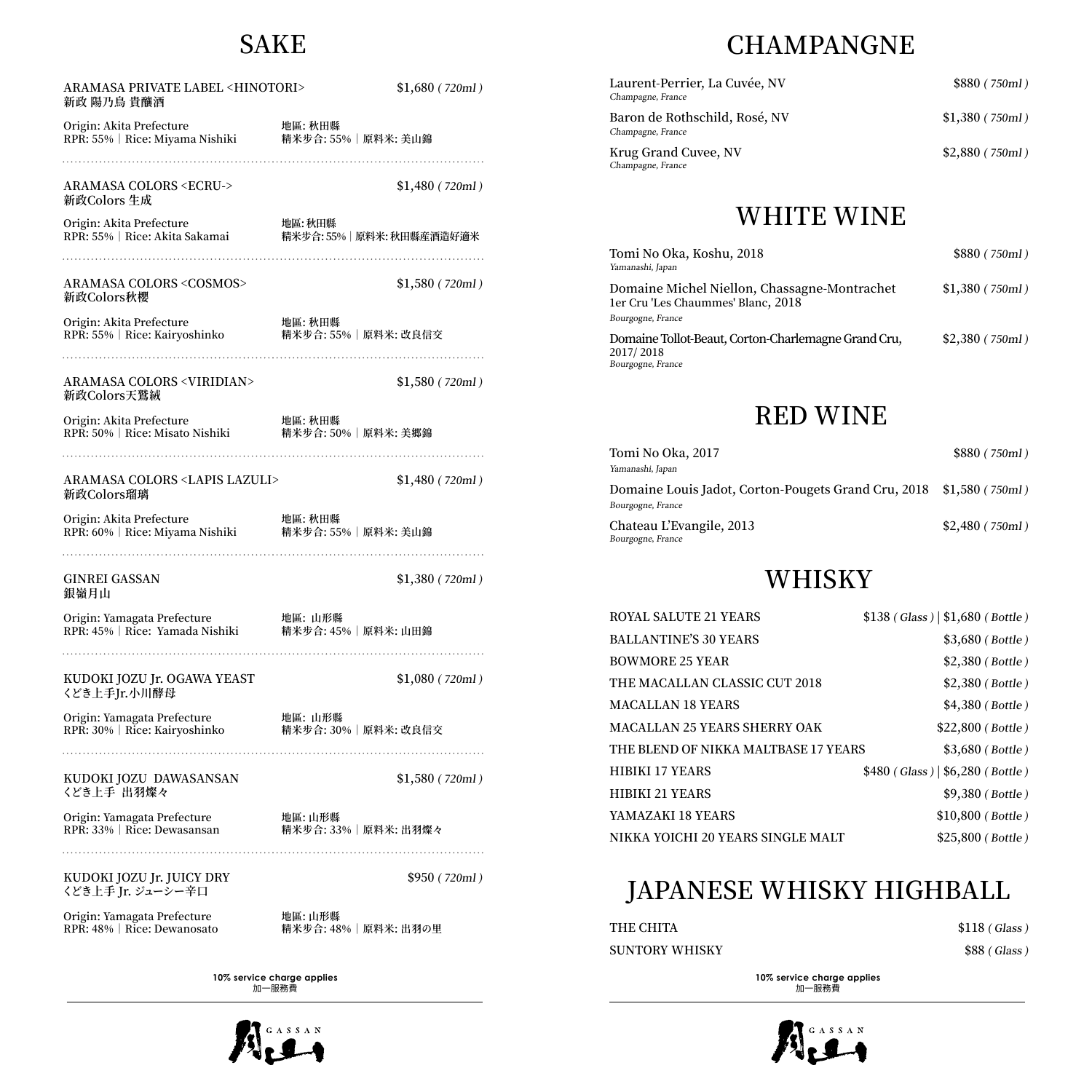#### SAKE

#### DAISHICHI Myoukarangyoku \$2,980 ( 720ml ) SUIGYOKU \$980 ( 720ml ) 大七 妙花闌曲 翠玉 Origin: Akita Prefecture 地區: 秋田縣 地區: 福島縣 Origin: Fukushima Prefecture RPR: 50% | Rice: Akita Sakamai 精米步合: 50% | 原料米: 秋田縣産酒造好適米 RPR: 50% | Rice: Yamada Nishiki 精米步合: 50% | 原料米: 山田錦 NOGUCHI NAOHIKO Sake Institute \$1,580 (720ml) HAKURAKUSEI Tojoakitsu Yamada Nishiki \$1,680 ( 720ml ) 農口尚彦研究所 山廢無濾過生原酒 伯樂星 東条秋津山田錦 Origin: Miyagi Prefecture 地區: 宮城縣 Origin: Ishikawa Prefecture 地區: 石川縣 RPR: 29% | Rice: Yamada Nishiki RPR: 55% | Rice: Aiyama 精米步合: 55% | 原料米: 愛山 HOUOU BIDEN Akaban \$1,380 ( 720ml ) KAMEIZUMI Genshu CEL-24 \$1,010 ( 720ml ) 龜泉 原酒CEL-24 鳳凰美田 赤判 Origin: Kochi Prefecture 地區: 高知縣 Origin: Tochigi Prefecture 地區: 櫪木縣 RPR: 50% | Rice: Hattan Nishiki RPR: 40% | Rice: Yamada Nishiki 精米步合: 40% | 原料米: 山田錦 YUKI NO BIJIN \$980 ( 720ml ) ISOJIMAN Itteki Nyukon \$1,680 ( 720ml ) 磯自慢 一滴入魂 雪之美人 Origin: Akita Prefecture | RPR: 45% Origin: Shizuoka Prefecture 地區: 静岡縣 RPR: 45% | Rice: Yamada Nishiki 精米步合: 45% | 原料米: 山田錦 Rice: Yamada Nishiki, Akita sake komachi 原料米: 山田錦, 秋田酒小町 TENGUMAI Yamahai \$1,160 (720ml) KATSUYAMA Sensho Masamune  $$880 ( 720 ml )$ 勝山 戰勝政宗 天狗舞 山廢 Origin: Ishikawa Prefecture Origin: Sendai Prefecture 地區: 仙台縣 RPR: 45% | Rice: Yamada Nishiki RPR: 50% | Rice: Yamada Nishiki 精米步合: 50% | 原料米: 山田錦 DEWAZAKURA \$880 (720ml) KAZE NO MORI 657 \$630 ( 720ml ) 風の森 657 出羽櫻 Origin: Yamagata Prefecture 地區: 山形縣 Origin: Nara Prefectur 地區: 奈良縣 RPR: 45% | Rice: Aiyama RPR: 65% | Rice: Akitsuho 精米步合: 65% | 原料米: 秋津穂 IPPAKUSUISEI \$1,080 ( 720ml ) ALPHA KAZE NO MORI TYPE 2 \$1,150 (720ml) ALPHA風の森 TYPE 2 一白水成 Origin: Akita Prefecture 地區: 秋田縣 Origin: Nara Prefecture 地區: 奈良縣 RPR: 45% | Rice: Miyama Nishiki RPR: 22% | Rice: Akitsuho 精米步合: 22% | 原料米: 秋津穂 HARUKASUMI White Label \$1,150 (720ml) UGONOTSUKI Muroka Nama Genshu \$1,060 ( 720ml ) 春霞 · 白 雨後の月 無濾過生原酒 雄町 Origin: Nara Prefecture 地區: 広島縣 Origin: Akita Prefecture 地區: 秋田縣 RPR: 50% | Rice: Omachi 精米步合: 50% | 原料米: 雄町 RPR: 35% | Rice: Misato Nishiki OUJIMAN \$1,080 ( 720ml ) KAMONISHIKI NIFUDASAKE KISUISEN \$1,080 (720ml) 奧羽自慢 加茂錦 荷札酒 黃水仙 Origin: Yamagata Prefecture 地區: 山形縣 Origin: Niigata Prefecture 地區: 新潟縣 RPR: 50% | Rice: Yukimegami 精米步合: 50% | 原料米: 雪女神 RPR: 50% | Rice: Omachi 精米步合: 50% | 原料米: 雄町

**10% service charge applies**  加一服務費

# SAKE

精米步合: 29% | 原料米: 山田錦 精米步合: 50% | 原料米: 八反錦 地區: 秋田縣 | 精米步合: 45% Origin: Ishikawa Prefecture RPR: 45% | Rice: Yamada Nishiki 精米步合: 45% | 原料米: 愛山 精米步合: 45% | 原料米: 美山錦 精米步合: 35% | 原料米: 美鄉錦